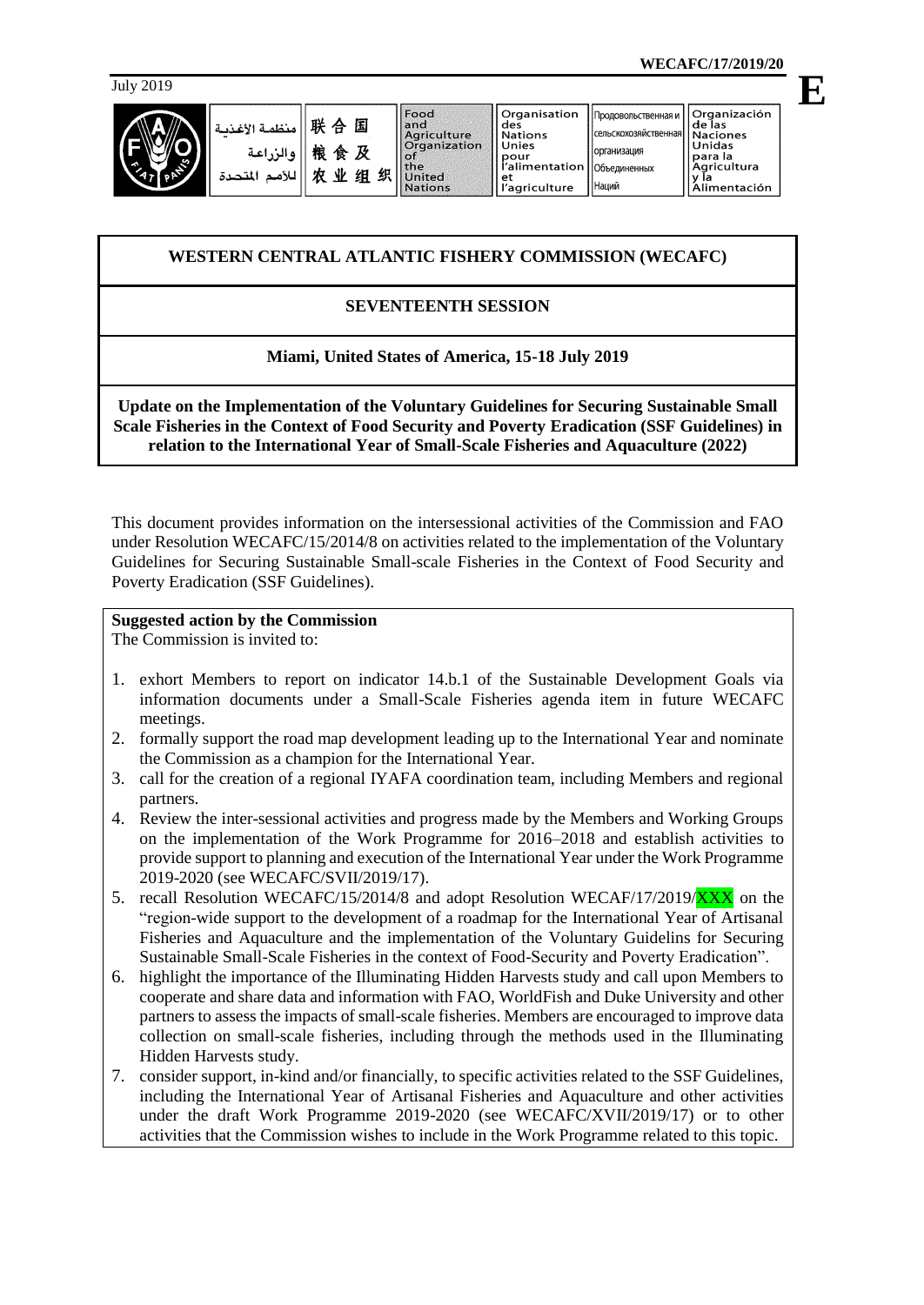## **Background**

- 1. The *Voluntary Guidelines for Securing Sustainable Small-scale fisheries in the context of food security and poverty eradication* (SSF Guidelines) were approved and endorsed at the Thirtyfirst session of the FAO Committee on Fisheries (COFI). The SSF Guidelines aims to enhance the contribution of small-scale fisheries to global food security and nutrition, to contribute to equitable development and poverty eradication, to achieve sustainable utilization of fishery resources, and to promote an economically, socially and environmentally sustainable future of our planet and its people. It proposes guidance to States and stakeholders to enhance sustainable small-scale fisheries governance and development. It also promotes awareness raising and the advancement of knowledge on small-scale fisheries. The SSF Guidelines, endorsed by consensus, complements the Code of Conduct for Responsible Fisheries and all other international fisheries instruments.
- 2. Target 14.B of the Sustainable Development Goals is to Provide Access for Small-Scale Artisanal Fishers to Marine Resources and Markets. Indicator 14.b.1 measures progress by countries in the degree of application of a legal/regulatory/policy/institutional framework, which recognizes and protects access rights for small-scale fishers. The Target is the only one under the SDGs that specifically addresses small-scale/artisanal fisheries.
- 3. At its 15th Session, WECAFC endorsed Resolution WECAFC/15/2014/8 that encouraged implementation of the SSF Guidelines in all Member States.

#### **Review of the 2016-2017 Programme of Work on the Small-Scale Fisheries Guidelines**

- 4. At its 16<sup>th</sup> Session, WECAFC included the following items related to the SSF Guidelines in its 2016-2017 Work Programme:
	- a. Under Technical Focus Area 1 (Improve regional fisheries governance):
		- i. Activity 1.7: Support to the application of the Voluntary Guidelines on Small Scale Fisheries and implementation of the Voluntary Guidelines on the Responsible Governance of Tenure of Land Fisheries and Forests with a focus on strengthening of fisherfolk organizations.
		- ii. Actions 1.7:
			- Protocol on securing sustainable small-scale fisheries for Caribbean Community fisherfolk and societies adopted by CRFM.
			- SSF Guidelines included in the Fisheries and Aquaculture Integration Policy of OSPESCA.
			- Gulf of Mexico Large Marine Ecosystem Project currently implementing the SSF Guidelines.
			- Model SSF Law Developed by Parlatino and Draft National Artisanal Fisheries Law in Costa Rica
			- National activities across the wider region.
	- b. Under Technical Focus Area 2 (Increase regional information and collaboration in Fisheries)
		- i. Activity 2.3 Improved management of reef fisheries and MPAS- Increased capacity among fisherfolk and fisheries managers to participate effectively in coastal/reef management and MPAs.
	- c. Under Technical Focus Area 3 (Strengthen regional fisheries management and bestpractice approaches for fisheries and aquaculture)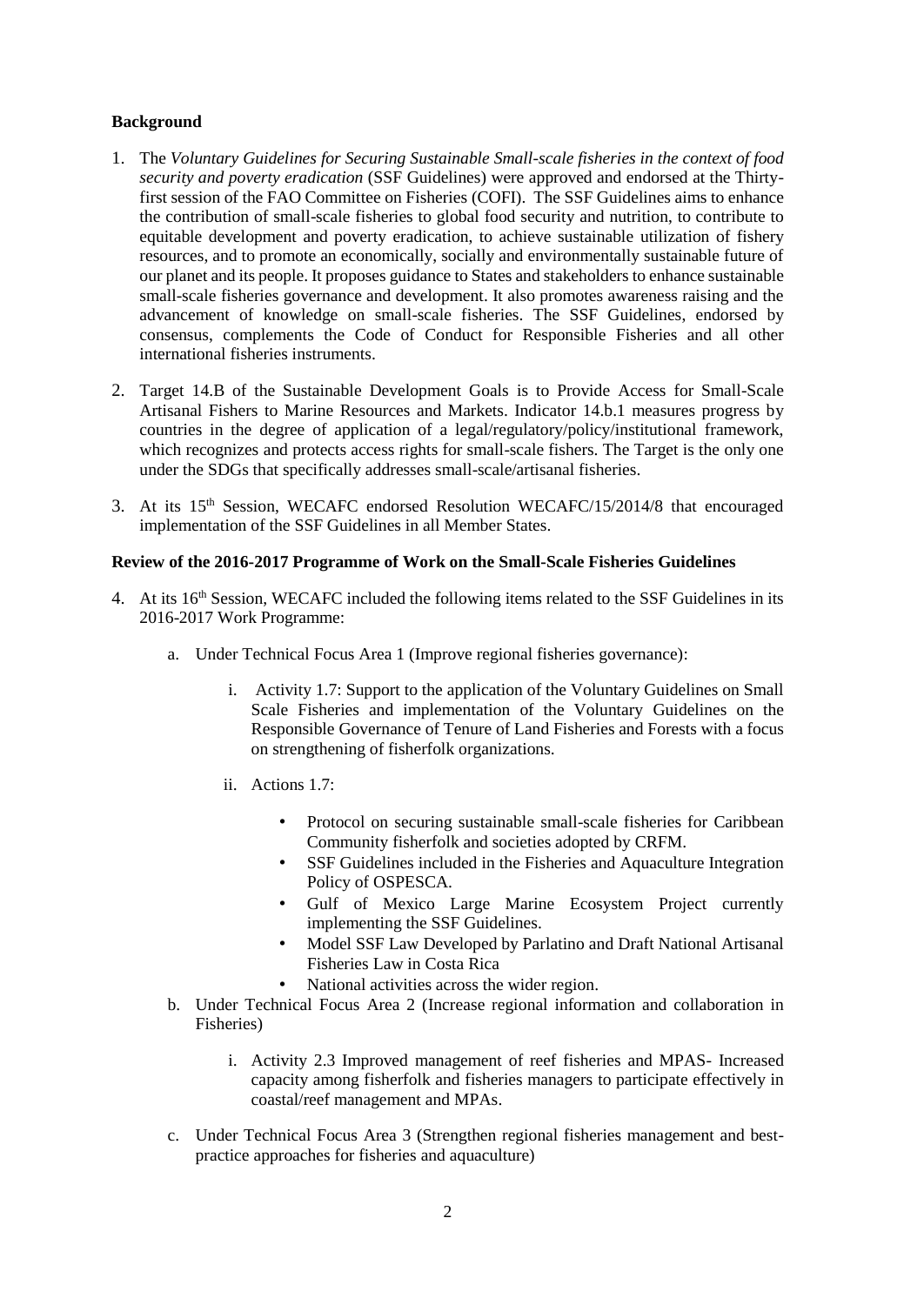- i. Activity 3.1 Strengthen the capacity of the Caribbean Network of Fisherfolk Organizations (CNFO) national and primary fisherfolk organizations.
- ii. Action 3.1:
	- Regional Stewardfish Project to Strengthen Fisherfolk Organizations
	- Elements of REBYC-II LAC, CC4Fish and CLME+ projects on strengthening fisher and fish worker organizations

#### **International Year of Artisanal Fisheries and Aquaculture**

- 5. The 34th FAO Regional Conference for Latin America and the Caribbean, held in Mexico from 29 February to 3 March 2016, agreed to "initiate consultations and formalities for the establishment of an International Year of artisanal fisheries and aquaculture" (paragraphs 33, 35, 41, 49 (a), 50 (d), 59 and 71 of the report). As generators of this request, the governments of the Group of Latin American and Caribbean Countries (GRULAC) recognized the importance of addressing small-scale/artisanal fisheries through a distinct policy dimension, given their crucial role to food and nutrition security and therefore to the eradication of hunger and poverty.
- 6. At its thirty-third Session in 2016, the Committee on Fisheries (COFI) formally proposed the International Year. COFI considered that the purpose of the International Year is to sensitize public opinion and governments about the importance of adopting specific public policies and programmes to promote these activities, especially those in the most vulnerable rural areas that are constrained by poor governance and low capacity for sustainable use aquatic resources.
- 7. In the proposal, COFI considered that the International Year would also provide a unique opportunity to promote the objectives of the Voluntary Guidelines for Securing Sustainable Small-Scale Fisheries in the Context of Food Security and Poverty Eradication. This includes some core elements of the SSF Guidelines, including but not limited to:
	- Improve working conditions in fishing and aquaculture, including safety at sea;
	- Promote decent work and the elimination of forced labour and child labour;
	- Encourage the development of social protection systems;
	- Improve the infrastructure available to artisanal fishermen;
	- Use in a more appropriate, responsible and sustainable way all inputs involved;
	- Promote capacity building, as well as responsible and sustainable management;
	- Support artisanal fishermen and fish farmers to cope with the challenges that exist in trade and to expand that trade both at the regional and global levels;
	- Strengthen safety throughout the chain;
	- Combat pollution and environmental degradation;
	- Incorporate a gender component in all government programmes and policies relating to artisanal fishing activities;
	- Integrate all actors in the production chain through social, economic and environmental dimensions.
- 8. The 154<sup>th</sup> Session of FAO Conference endorsed the COFI proposal, forwarding it to the UN General Assembly. The Seventy-second session of the United Nations General Assembly, (December 2017) proclaimed 2022 as the "International Year of Artisanal Fisheries and Aquaculture" and invited FAO to serve as the lead agency for the Year, in collaboration with other relevant organizations and bodies of the United Nations system.
- 9. At its Thirty-third session in 2018, COFI welcomed the International Year of Artisanal Fisheries and Aquaculture in 2022, encouraged cooperation and support for the celebrations, and requested that FAO develop a planning roadmap. FAO and its partners are now planning the 2022 activities.